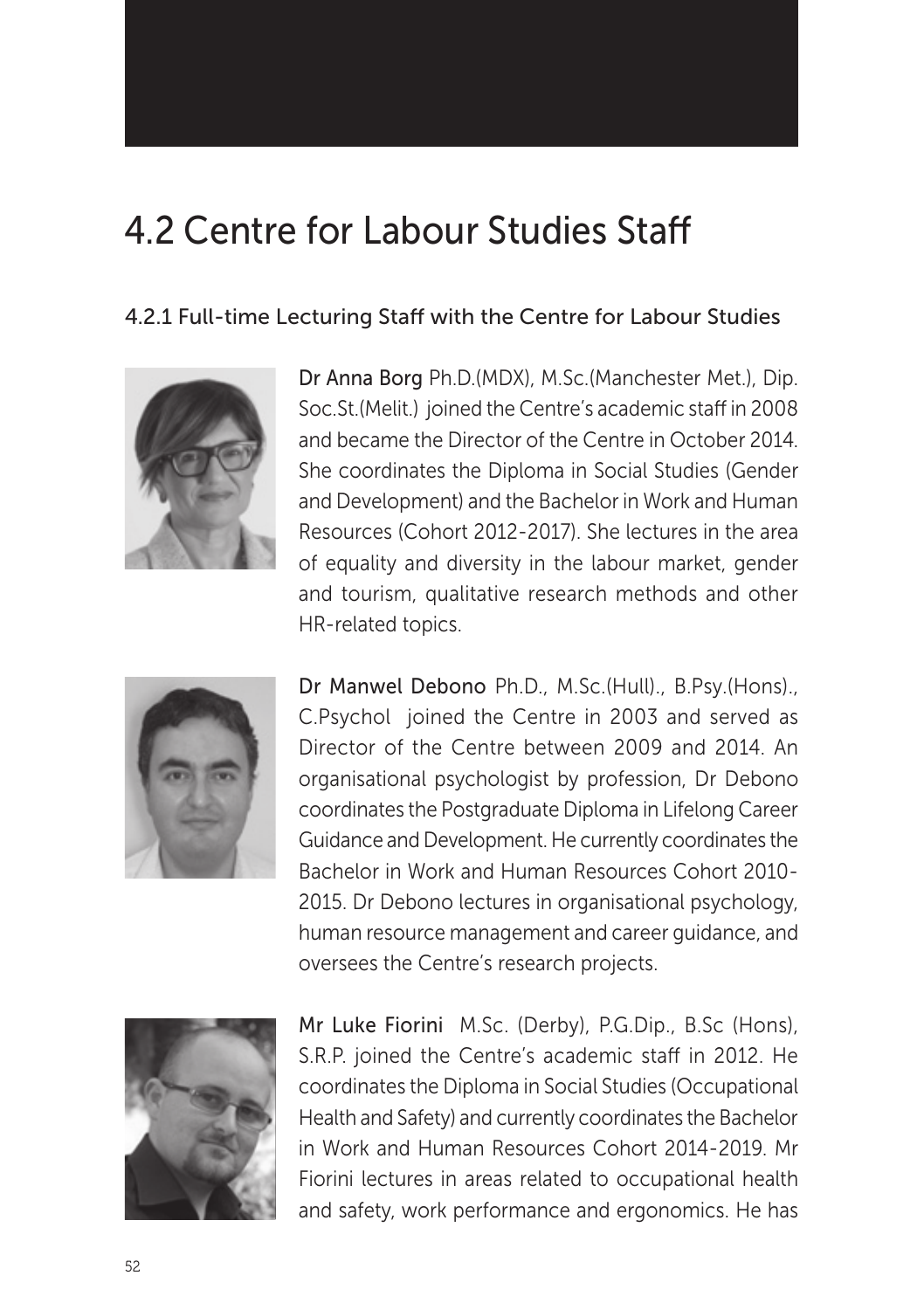been involved in a number of the Centre's projects and is currently reading for a PhD with the Univeristy of Nottingham, UK.

### Part-time Lecturing Staff with the Centre for Labour Studies



Prof Godfrey Baldacchino Ph.D. (Warwick), B.A.(Gen.), P.G.C.E (Malta), M.A. (The Hague) is a Professor of Sociology at the University of Malta and the Chair of the Board of the Centre (as Rector's Delegate) since 2010. He spent ten years (2003-2013) as Canada Research Chair (Island Studies) at the University of Prince Edward Island, Canada. He lectures in Globalisation, Work and Development; Employee Involvement and Participation; Organisational Design; Work Design and Job Classification.

## Part-time Research Staff with the Centre for Labour Studies



Mr Saviour Rizzo M.Ed. (Melit)., B.A.(Gen.) has been associated with the Centre since its establishment in 1981. He served as the Director of the Centre between 2003 and 2009. He lectures in Sociology of Work, Education and the Labour Market; and Gender and Sociology. He is also a part-time research support officer with the Centre.



Ms Christine Scerri MSc (Leicester), B.Psy (Hons), CeFA, joined the Centre for Labour Studies in 2006 as a graduate trainee. In 2011, she started working as a parttime research support officer. She coordinates and is the national correspondent of the European Industrial Relations Observatory.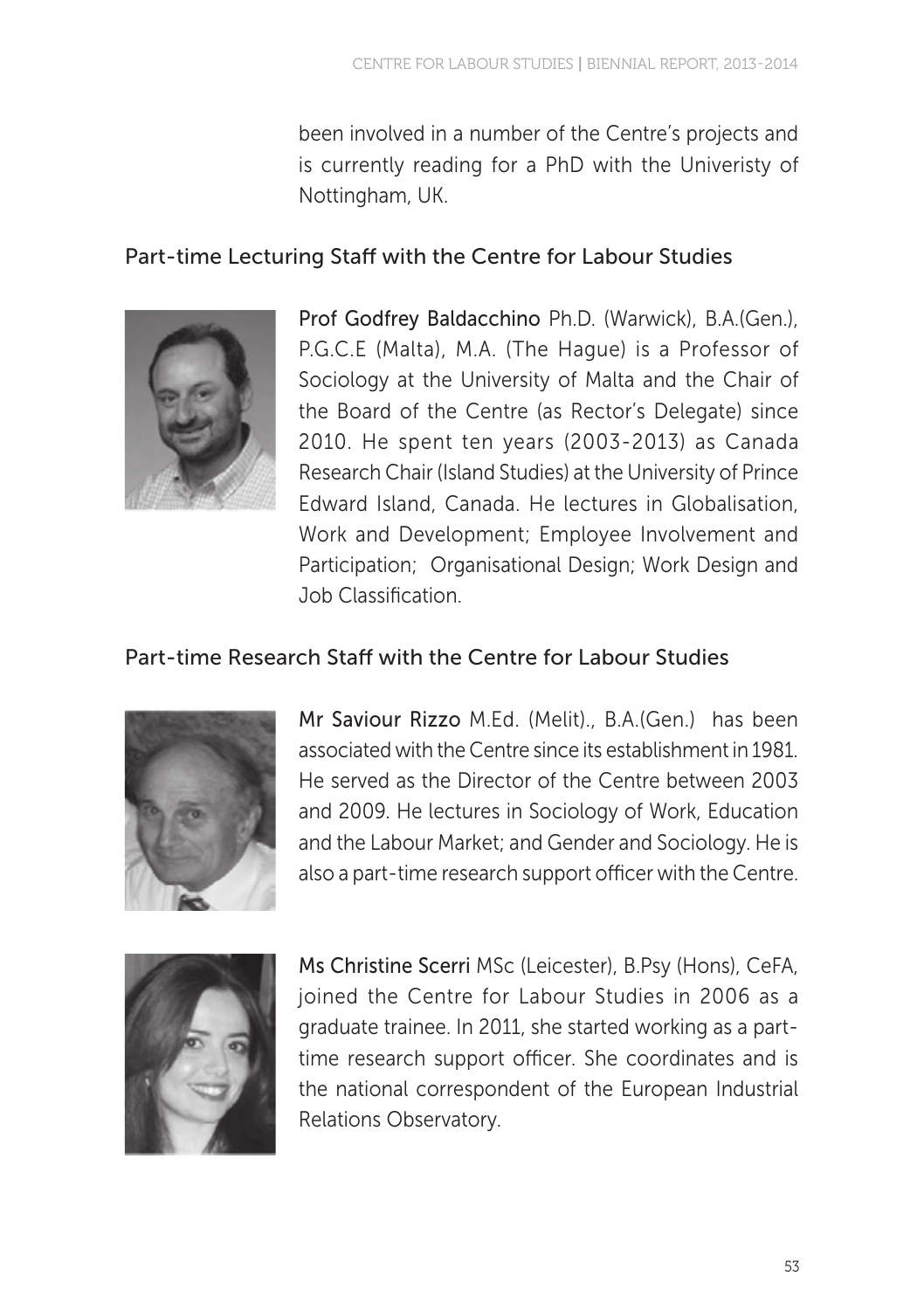

Mr Charles Tabone P.G.C.E., B. Psy (Hons) works as a PSD teacher in the public sector. He has contributed to the Centre's research projects since 2005 and is currently a part-time research associate with the Centre.

The following persons serve/ served as visiting lecturers for the following academic programmes:

Bachelor in Work and Human Resources (Honours)

Dr Leonie Baldacchino, Dr Karen Cacciattolo, Dr Charlotte Camilleri, Mr Clyde Caruana, Ms Jacqueline Fenech, Ms Christine Garzia, Ms Rebecca Gatt, Ms Maria Victoria Gauci, Dr Cory Greenland, Ms Paulanne Mamo, Mr David Parnis, Mr Joe Vella Bonnici, Dr Valerie Visanich, Prof Edward Zammit.

• Diploma in Social Studies (Occupational Health and Safety)

Mr John Agius, Mr Joseph C. Agius, Dr David Attard, Mr John Attard Kingswell, Mr Raymond Barbara, Mr Lawrence Cachia, Mr Reno Camilleri, Mr Louis Coleiro, Mr Joseph Cremona, Mr Gaston DeGiovanni, Mr Silvio Farrugia, Ms Michelle Galea, Dr Julian Mamo, Ms Maryanne Massa, Mr Charles Micallef, Mr David Saliba, Mr Joseph Saliba, Mr John Schembri, Mr Joe Schiavone, Dr Louise Spiteri, Ing Ray Spiteri, Dr Antoine Vella, Mr Louis Vella, Ing John Zammit.

• Diploma in Social Studies (Gender and Development)

Dr Rose Marie Azzopardi, Ms Alison Bezzina, Dr Brenda Murphy, Dr Marceline Naudi, Prof Godfrey Pirotta, Dr Maria Pisani, Dr Suzanne Piscopo.